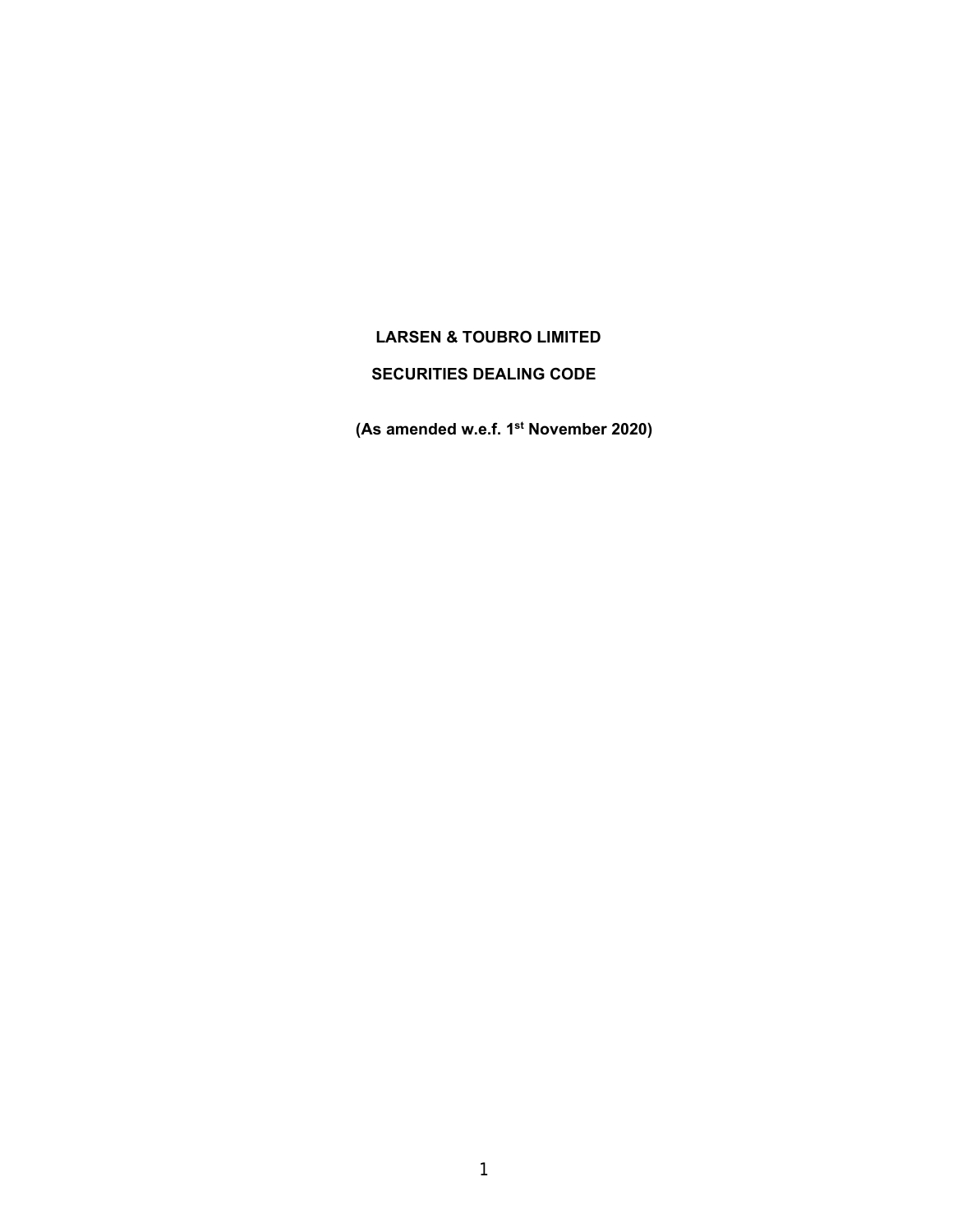| <b>Clause No.</b> | <b>Description</b>                                                |  |  |
|-------------------|-------------------------------------------------------------------|--|--|
|                   | Introduction                                                      |  |  |
| 2                 | L&T's Philosophy                                                  |  |  |
| 3                 | Objective of the L&T Securities Dealing Code                      |  |  |
| 4                 | Important Definitions at a Glance                                 |  |  |
| 5                 | The Essence of the Regulations and this Code                      |  |  |
| 6                 | <b>Trading Plans</b>                                              |  |  |
| $\overline{7}$    | Dealings in L&T securities by Designated Persons                  |  |  |
| 8                 | Special responsibilities and restrictions on Designated Persons   |  |  |
| 9                 | Furnishing one-time information                                   |  |  |
| 10                | Furnishing periodical information / event-based information       |  |  |
| 11                | Pre-clearance of Dealings                                         |  |  |
| 12                | Prohibition on dealings during Closed Periods                     |  |  |
| 13                | Special Obligations on Employees other than Designated<br>Persons |  |  |
| 14                | Code of Fair Disclosure and Conduct                               |  |  |
| 15                | Maintenance of digital database                                   |  |  |
| 16                | Effectiveness of Systems for Prevention of Insider Trading        |  |  |
| 17                | Compliance Officer and Chief Investor Relations Officer           |  |  |
| 18                | What are the consequences of default?                             |  |  |
| 19                | Online Web Portal for Facilitating Compliance                     |  |  |
| 20                | Conclusion                                                        |  |  |
|                   |                                                                   |  |  |
| Annexure A        | Penalties for Violation of the Code                               |  |  |
|                   |                                                                   |  |  |

## **CONTENTS**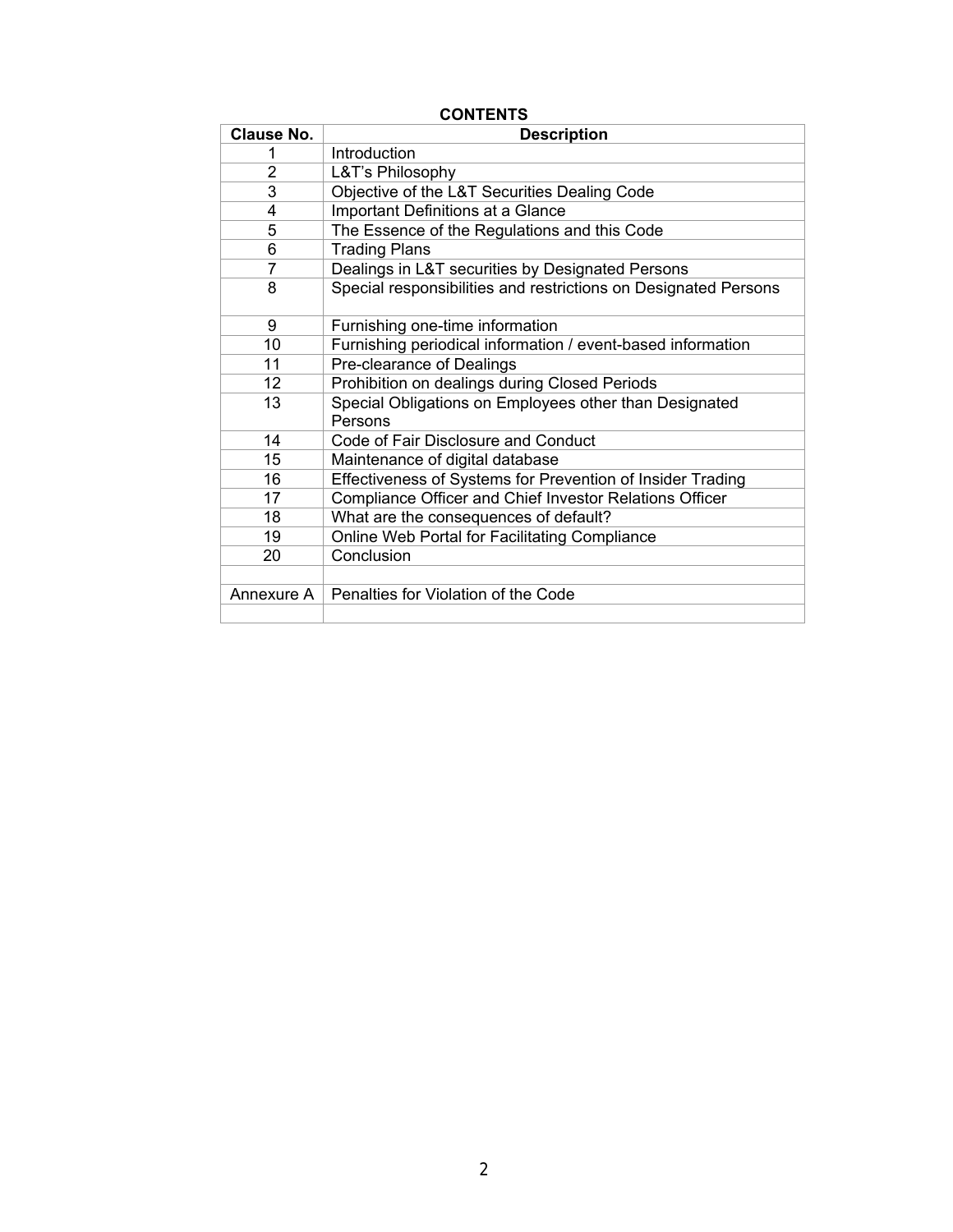#### **LARSEN & TOUBRO LIMITED**

#### **SECURITIES DEALING CODE (Amended w.e.f. 1st November 2020)**

#### **1. INTRODUCTION**

Insider trading denotes dealing in a company's securities by its directors, employees or other persons connected with the company (e.g., consultants, advisors, etc.) while in possession of information known only to them, and not yet made publicly available by the company, which, when made publicly available, can materially impact the price of the company's securities.

Insider trading results in a select few reaping profits (or avoiding losses) at the cost of other stakeholders and thereby undermines investor confidence. In the ultimate analysis, insider trading deters investment and development of capital markets. Apart from being unethical, it is also an offence punishable under law.

 Most developed markets in the world have a legislation to prohibit insider trading. In India, a similar legislation has been in place since November 1992 by way of the SEBI (Prohibition of Insider Trading) Regulations 1992. These were replaced with the SEBI (Prohibition of Insider Trading) Regulations 2015 ("**Regulations 2015**") w.e.f 15th May 2015.

SEBI, vide a notification dated  $31<sup>st</sup>$  December 2018, notified the SEBI (Prohibition of Insider Trading) (Amendment), Regulations, 2018 ('**Regulations 2018**') effective from 1<sup>st</sup> April 2019. It also, vide a notification dated 17<sup>th</sup> July 2020, notified the SEBI (Prohibition of Insider Trading) (Amendment), Regulations, 2020 ('**Regulations 2020**') effective immediately.

Regulations 2015 extended the scope of insider trading, expanded the definition of an '*insider*', widened the scope of '*connected persons*', etc.

Regulations 2018 gave effect to the accepted recommendations of the Committee on Fair Market Conduct and made broad-based changes on matters such as specifying the legitimate purposes for sharing unpublished price sensitive information, tracing the flow of such information, establishing of process for how and when people are brought 'inside' on sensitive transactions, assigning of additional responsibilities on the Board and Audit Committee for maintaining digital database for sharing of information with the insiders and to review the compliances of the Codes and internal control respectively.

Regulations 2020 re-emphasize the need for the Board of Directors to ensure that the Company internally maintains a digital database as required under the SEBI PIT Regulations. It also specifies the time frame for which such database needs to be preserved and the regulator to whom violations under the Company's Code have to be reported.

It is reiterated that trades by a person in possession of UPSI would be presumed to have been motivated by such information, However, such person can rebut the same by proving any of the defenses provided under the Regulations 2015, Regulations 2018 & Regulations 2020 (collectively referred to as SEBI PIT Regulations). A copy of the SEBI PIT Regulations (as amended) is enclosed for reference.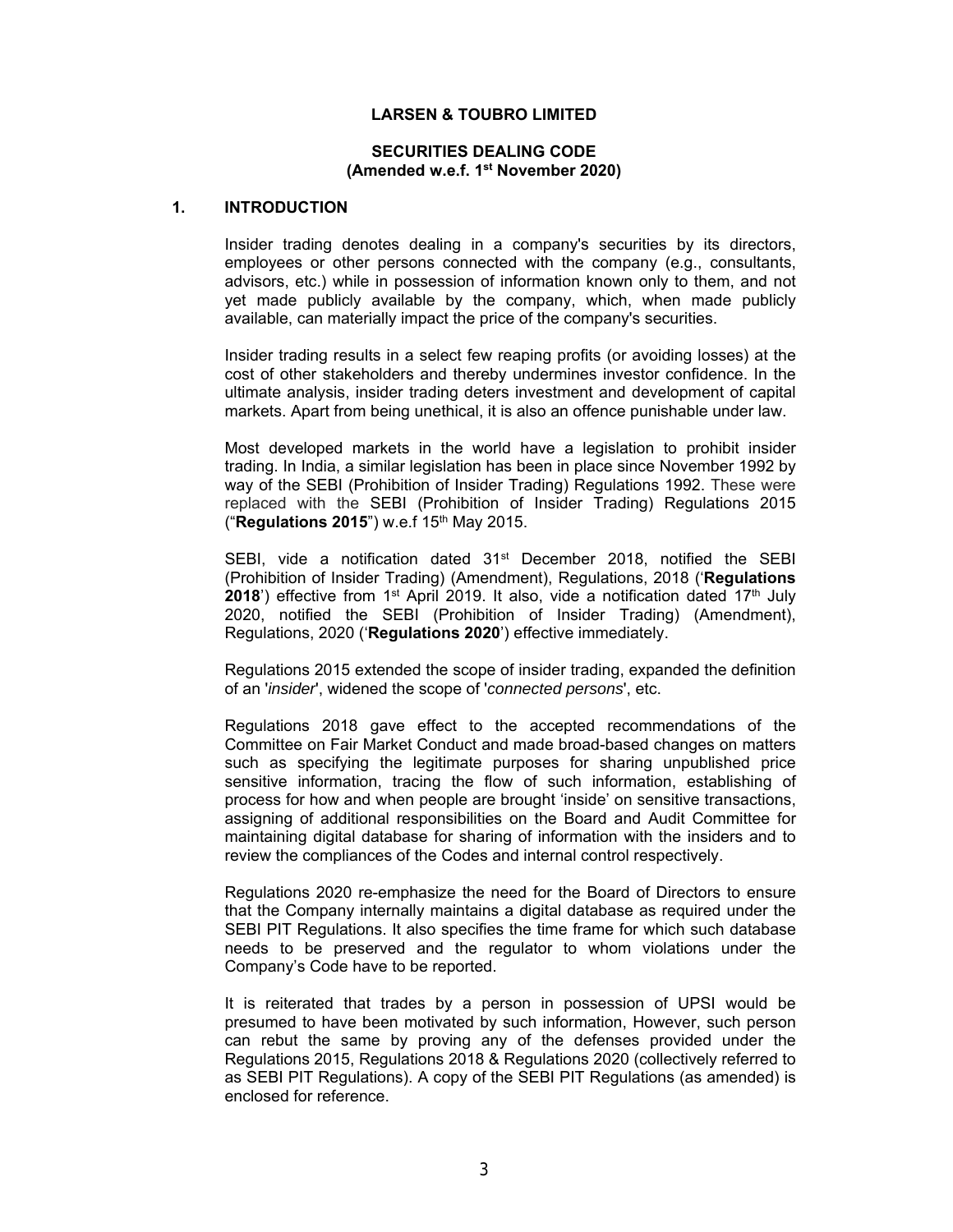## **2. L&T's PHILOSOPHY**

 Larsen & Toubro Limited ("L&T" or "Company") believes in and has consistently practiced good corporate governance. L&T believes that any act of insider trading is an act of breach of trust by the person or persons who indulge in it and L&T denounces such acts unequivocally. L&T has, even before 1992 SEBI Insider Trading Regulations, been voluntarily practicing a simple code for prohibition of insider trading for few years. The Code has been amended from time to time to comply with the requirements of the SEBI PIT Regulations.

## **3. OBJECTIVE OF THE L&T SECURITIES DEALING CODE**

The objective of the L&T Securities Dealing Code ("Code") is to:

- \* reiterate L&T's philosophy and policy on Insider trading;
- create focused awareness amongst potential Insiders and constituents in general, about the basic concepts behind the Insider Trading Regulations, the need for strict compliance with the Regulations and the penalties that may be attracted by non-compliance;
- $\div$  lay down guidelines and create the necessary framework for transacting in L&T's securities, seeking prior clearance for transactions wherever necessary
- $\div$  set up a mechanism for periodical reporting of transactions
- enable creation of a structural database of insiders with reviews at regular intervals
- lay down procedures for investigating leak/suspected leak of UPSI; and
- $\div$  set up a strong internal control framework to establish that systems are working properly.

#### **4. IMPORTANT DEFINITIONS AT A GLANCE**

#### (i) "**Connected Person"** means

- (a) any person who is or has during the six months prior to the concerned act been associated with the company, directly or indirectly, in any capacity including by reason of frequent communication with its officers or by being in any contractual, fiduciary or employment relationship or by being a director, officer or an employee of the company or holds any position including a professional or business relationship between himself and the company whether temporary or permanent, that allows such person, directly or indirectly, access to unpublished price sensitive information or is reasonably expected to allow such access.
- (b) the persons falling within the following categories shall be deemed to be connected persons unless the contrary is established –
	- i. An immediate relative of connected persons specified in clause (i)(a); or
	- ii. A holding company or associate company or subsidiary company; or
	- iii. An intermediary such as stock broker, sub-broker, share transfer agent, banker to an issue, trustee of trust deed, registrar to an issue, merchant banker, underwriter, portfolio manager, investment advisor and such other intermediary who may be associated with securities market or an employee or director thereof; or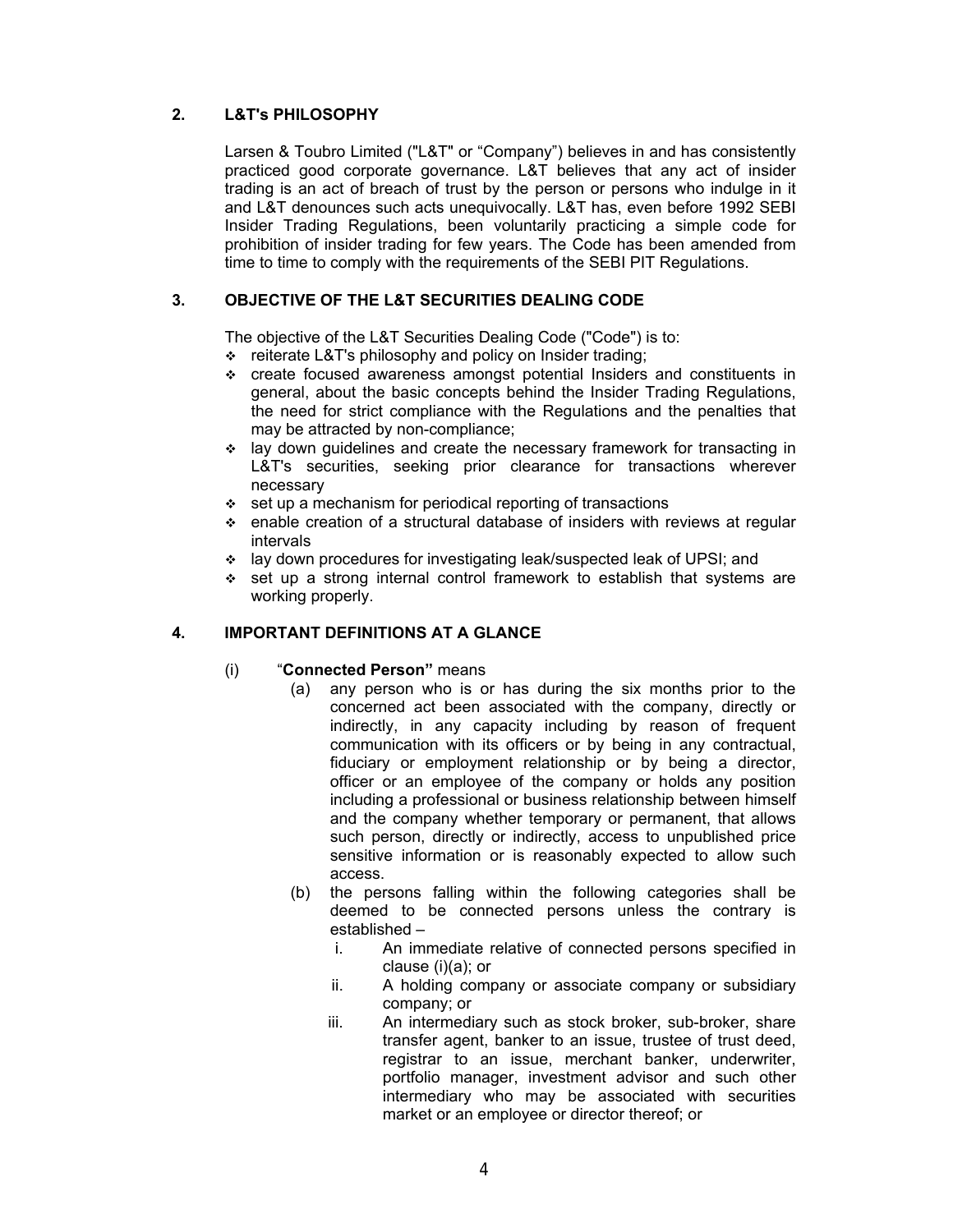- iv. An investment company, trustee company, asset management company or an employee or director thereof; or
- v. An official of a stock exchange or of clearing house or corporation; or
- vi. A member of board of trustees of a mutual fund or a member of the board of directors of the asset management company of a mutual fund or an employee thereof; or
- vii. A member of the board of directors or an employee of a public financial institution as defined in Section 2(72) of the Companies Act 2013; or
- viii. An official or an employee of a self-regulatory organization recognized or authorized by the Board; or
- ix. A banker of the Company; or
- x. A concern, firm, trust, Hindu Undivided Family, company or association of persons wherein a director of a company or his immediate relative or banker of the company, has more than 10% of the holding or interest.

**Note**: A connected person is one who has a connection with the Company that is expected to put him in possession of unpublished price sensitive information. Immediate relatives and other categories of persons specified above are also presumed to be connected persons. **The onus is on the connected person to prove that they are not connected person.** The definition is also intended to bring into its ambit persons who may not seemingly occupy any position in a company but are in regular touch with the company and its officers and are in the know of company's operations. It is intended to bring within its ambit those who would have access to or could access unpublished price sensitive information about the Company by virtue of any connection that would put them in possession of unpublished price sensitive information.

- (ii) "**Designated Person**" means a person as defined in Clause 7 of the Code.
- (iii) "**Generally available information**" means information that is accessible to the public on a non-discriminatory basis. For eg. Information published on the website of a stock exchange or website of the company would ordinarily be considered generally available.
- (iv) "**Immediate Relative**" mandatorily covers a spouse of a person, and will also include parent, sibling, and child of such person or of the spouse, any of whom is either dependent financially on such person or consults such person in taking decisions relating to trading in securities.

*Note: The immediate relatives of a connected person too become connected persons. The onus is on such persons to prove that they are not connected persons.* 

- (v) "**Insider**" means any person who is
	- a. a connected person; or
	- b. in possession of or having access to unpublished price sensitive information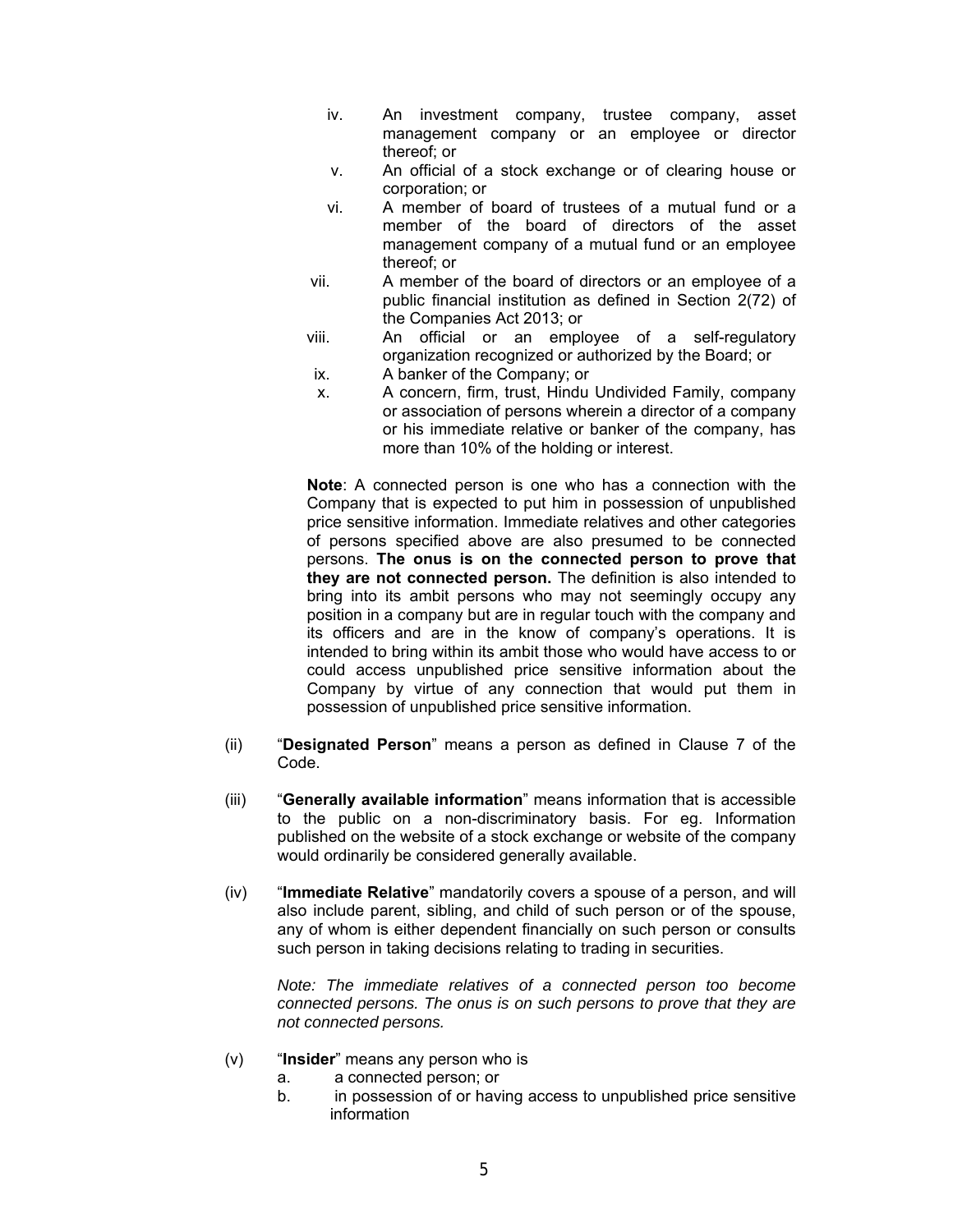Note: Anyone in possession of or having access to unpublished price sensitive information is considered as '*Insider*' regardless of how one came in possession of or had access to such information. The onus of showing that a certain person was in possession of or had access to unpublished price sensitive information at the time of trading would be on the person leveling the charge after which the person who has traded may demonstrate that he was not in such possession or that he has not traded or he could not access or that his trading in possession of such information was squarely covered by the exonerating circumstances.

- (vi) "**Key Managerial Personnel (KMP)**" will include
	- (i) Managing Director, or Chief Executive Officer, or a Whole-time Director, or the Manager;
	- (ii) Company Secretary;
	- (iii) Chief Financial Officer; and
	- (iv) Such other officer not more than one level below the Directors who is in whole-time employment and designated as Key Managerial Personnel by the Board
- (vii) "**L&T Securities**" means securities or voting rights of L&T, which are listed on any stock exchange, *excluding* debentures that are not convertible, either fully or in part into equity shares.
- (viii) "**Legitimate Purposes**" would include information shared for the purposes mentioned hereunder:
	- Sharing of information, in furtherance of duties in ordinary course of business with partners, collaborators, lenders, customers, suppliers, merchant bankers, legal advisors, auditors, consultants, etc.
	- Sharing of information for execution of specific projects
	- Sharing of information in discharge of legal obligations
	- Sharing of information in accordance with the Company's Communication & Disclosure Policy
	- Sharing of information for market sounding purposes to intermediaries and fiduciaries to obtain feedback from potential / existing investors about a transaction involving the Company.
	- Sharing of information for any genuine or reasonable purpose as may be determined by the Chief Investor Relations Officer (CIRO).

Provided that sharing of such UPSI has not be carried out to evade or circumvent the prohibitions of the SEBI PIT Regulations

- (ix) "**Material Financial Relationship**" means a relationship in which one person is a recipient of any kind of payment such as by way of a loan / a gift during the immediately preceding twelve months equivalent to atleast 25% of the payer's annual income. However, this will not include relationships in which a payment is done as an arm's length transaction.
- (x) "**Material Subsidiary**" shall mean a subsidiary, whose income or net worth exceeds ten percent of the consolidated income or net worth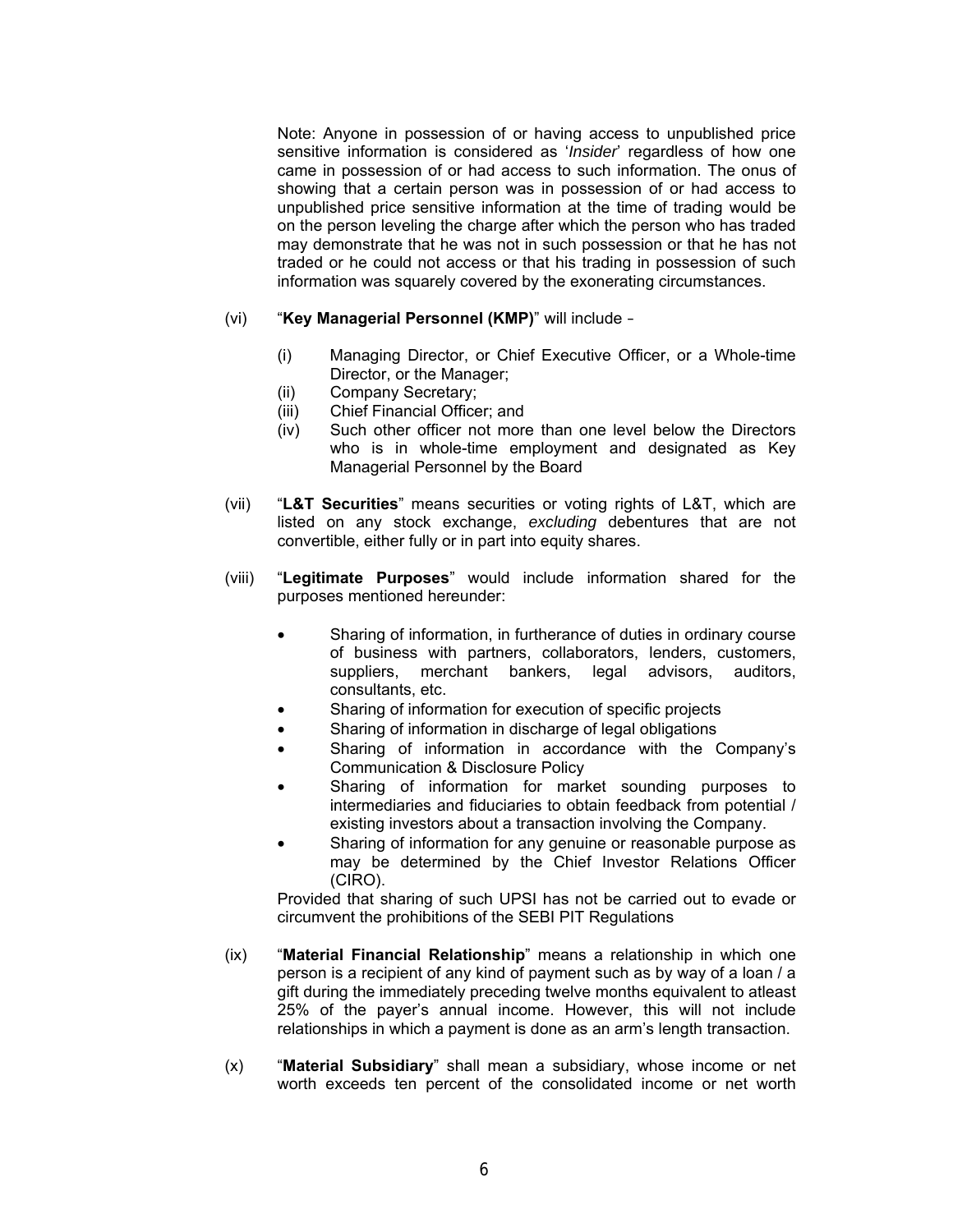respectively, of the listed entity and its subsidiaries in the immediately preceding accounting year.

- (xi) "**Trading**" **or** "**Trade**" means and includes subscribing, buying, selling, dealing, or agreeing to subscribe, buy, sell, deal in any securities. **It also includes trading done on behalf of the employee by portfolio managers, pledge / revocation of pledge and gift of shares.**
- (xii) "**Trading Day**" means a day on which the recognized stock exchanges are open for trading.
- (xiii) "**Unpublished Price Sensitive Information (UPSI)**" means any information, relating to a company or its securities, which is not generally available and which upon becoming generally available, is likely to materially affect the price of the securities and shall ordinarily include the following:
	- 1) financial results;
	- 2) dividends;
	- 3) change in capital structure;
	- 4) mergers, de-mergers, acquisitions, de-listings, disposals and expansion of business and such other transactions;
	- 5) changes in key managerial personnel;

#### **5. THE ESSENCE OF THE REGULATIONS AND THIS CODE:**

- (i) An Insider is prohibited from communicating, providing or allowing access to any UPSI related to the Company or securities listed or proposed to be listed to any person except where such communication is in furtherance of legitimate purposes, performance of duties or discharge of legal obligations.
- (ii) UPSI can also be communicated, provided, allowed access to or procured, in connection with a transaction that would -
	- (a) entail an obligation to make an open offer under the SEBI (Substantial Acquisition of Shares & Takeovers) Regulations, 2011 where the Board of Directors of the Company is of informed opinion that the sharing of such information is in the best interests of the company
	- (b) not attract the obligation to make an open offer, but where the Board of Directors of the Company is of informed opinion that the sharing of such information is in the best interests of the Company and such UPSI is made generally available at least two trading days prior to the proposed transaction being effected.

#### *Any person receiving information pursuant to a legitimate purpose as defined under Clause 4(viii) shall be considered as an 'Insider' and should be given due notice to maintain confidentiality of the UPSI in compliance with the SEBI PIT Regulations.*

*Any trade by an Insider while in possession of the UPSI would be presumed to have been motivated by the knowledge and awareness of such UPSI in his possession. The reason for the trade and purposes for which the funds are subsequently deployed would not be considered relevant while determining violation. Such Insider would need to prove his innocence.*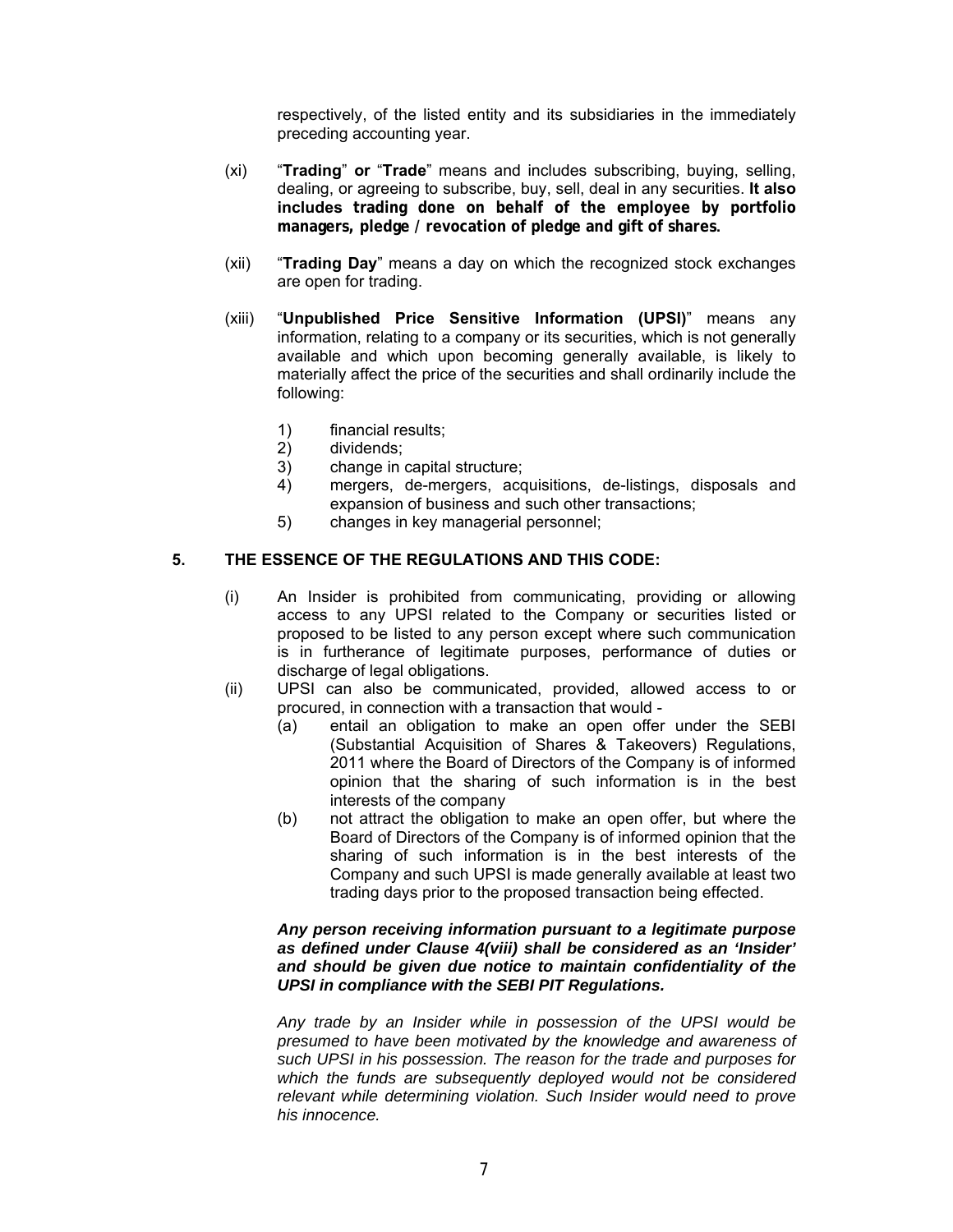## **6. TRADING PLANS**

Insiders who may be perpetually in possession of UPSI are entitled to formulate a Trading Plan ('Plan') to enable them to plan for trades to be executed in future and present it to the Compliance Officer for approval and public disclosure.

The Insider –

- (i) Shall commence trading under such Plan only after a period of 6 months has elapsed from the date of public disclosure of the Plan
- (ii) Shall not trade for a period between the  $20<sup>th</sup>$  trading day prior to the last day of any financial period for which results are required to be announced by the Company and 2<sup>nd</sup> trading day after the disclosure of such financial results
- (iii) Shall provide a Plan for a period of not less than 12 months
- (iv) Shall not form a Plan when another Plan is already in use
- (v) Shall either set out the value of trade to be effected or the number of securities to be traded along with the nature of the trade and the intervals at, or dates on which such trades shall be effected
- (vi) Shall not use Plans for trading in securities for market abuse.
- (vii) Shall mandatorily implement the Plan without being entitled to either deviate from it or execute any trade outside the scope of the Plan. **Thus, the Plan, once published, shall be irrevocable**.

Pre-clearance will not be required for trades executed as per the approved Plan. Trading window restrictions (other than the fixed closed period) and restrictions on contra trade will not apply for trades carried out in accordance with the Plan.

The Compliance Officer shall review the Plan to assess whether the Plan has the potential for violation of the SEBI PIT Regulations and shall be entitled to seek such express undertakings as may be necessary to enable such assessment and to approve and monitor the implementation of the Plan.

The Plan, once approved, shall be irrevocable and the Insider shall be mandatorily required to implement the same. However, the Insider shall not commence trading under the Plan if any UPSI in his possession at the time of formulation of the Plan has not become generally available at the time of commencement of the Plan. In such cases, the Compliance Officer will confirm that the commencement of trading under the Plan ought to be deferred.

Upon approval of the Plan, the Compliance Officer shall notify the plan to the Stock Exchanges on which the securities are listed.

#### **7. DEALINGS IN L&T SECURITIES BY "DESIGNATED PERSONS"**

In addition to the prohibitions on Insiders described in Clause 5 above, this Code imposes certain additional responsibilities and restrictions on certain categories of persons, who are defined below as "**Designated Persons**".

A "**Designated Person**" includes an employee of L&T, who, on account of his position / grade / cadre or nature of duties / function, is likely to be in possession of UPSI relating to L&T securities or may appear to outsiders to be in possession of UPSI relating to L&T securities.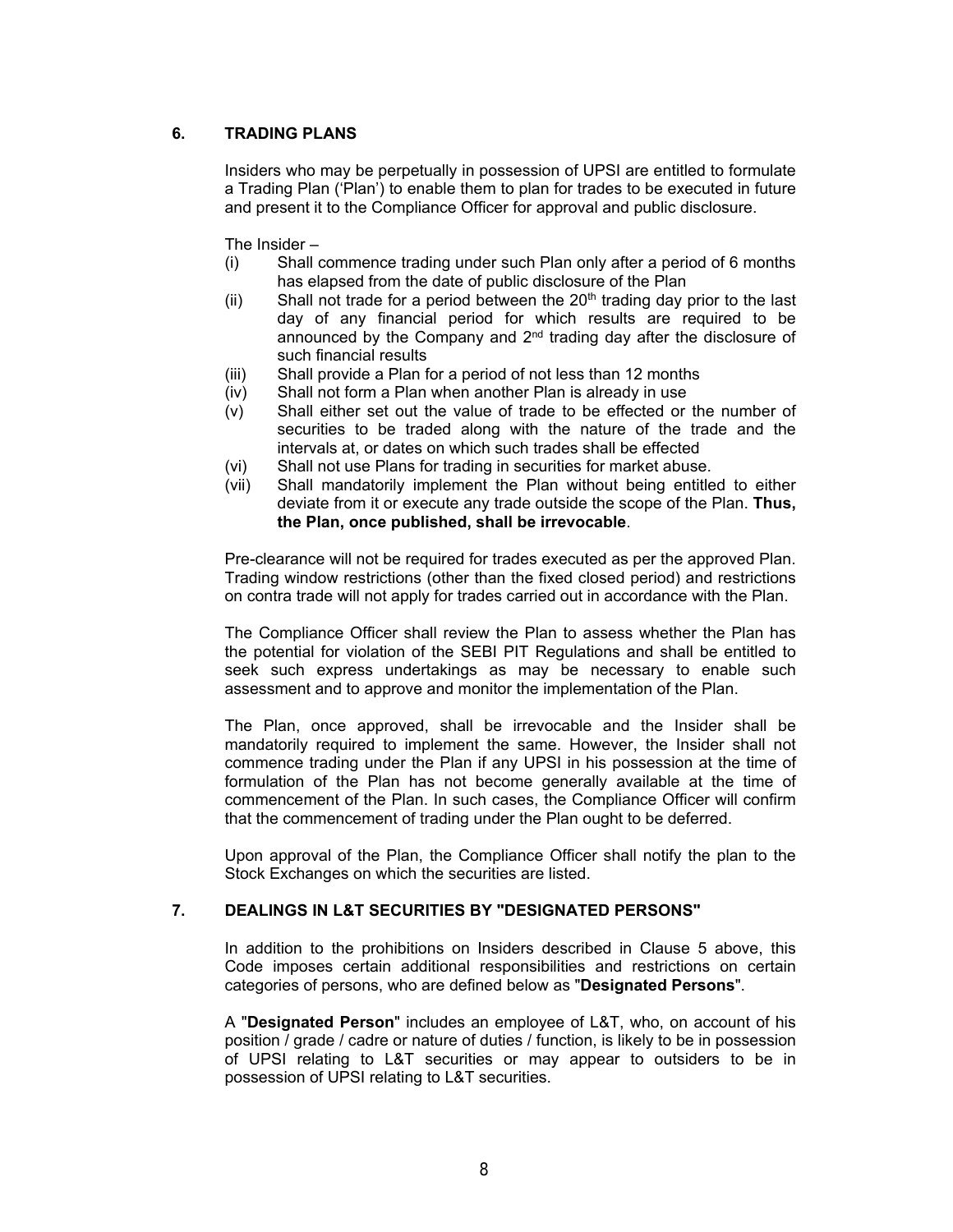The following categories of persons are notified as Designated Persons for the purpose of this Code:

- (i) Directors of L&T (Chairman / Managing Director / Whole-time Director / Non-Executive Director / Independent Director*)*
- (ii) **AII** employees of the Company and its material subsidiaries in Executive Vice President cadre or equivalent and above (viz. two levels below CEO)
- (iii) **All** Employees of the Company in the Corporate Departments viz. Corporate Finance, Corporate Taxation, Corporate Audit Services, Corporate Secretarial, Corporate Legal, Corporate Mergers & Acquisitions, Project Lakshya, Investors Relations, Corporate Risk Management, Strategic Management and Corporate Strategy departments.
- (iv) Select Employees of the Corporate Accounts Department who have access to the financial statements of the Company (as identified by the Department Head).
- (v) **All** IC / SBG Heads [other than those not covered in (i) and (ii) above].
- (vi) **All** employees (secretaries, executive assistants, etc.) in the office of the whole-time Directors and of IC Heads covered in (v) above.
- (vii) Select employees in IC F&A where consolidation of IC financial statements is done (as identified by the F&A Head).
- (viii) **All** IC Legal Heads.
- (ix) Select employees in any other department as may be determined by the Compliance Officer as likely to be in possession of UPSI (Eg. Brand & Management Communications departments)
- (x) Any support staff of the Company such as IT staff, secretarial staff, etc. who may have access to UPSI as may be determined by the Compliance Officer*.*
- (xi) Employees in material subsidiaries designated on the basis of their functional role or access to UPSI as may be determined by the Compliance Officer.
- (xii) Any other person as may be notified from time to time *as a* Designated Person by the Compliance Officer for the purpose of this Code.

#### *Note:*

*Employees of group companies deputed to the above-mentioned departments of the Company will also be covered. However, employees of the Company deputed to group companies will be excluded. Project / site accountants should be excluded unless they are privy to UPSI.* 

*Persons working with the company on Fixed Term Contract / Retainership / Advisor basis or persons on third party rolls falling in any of the*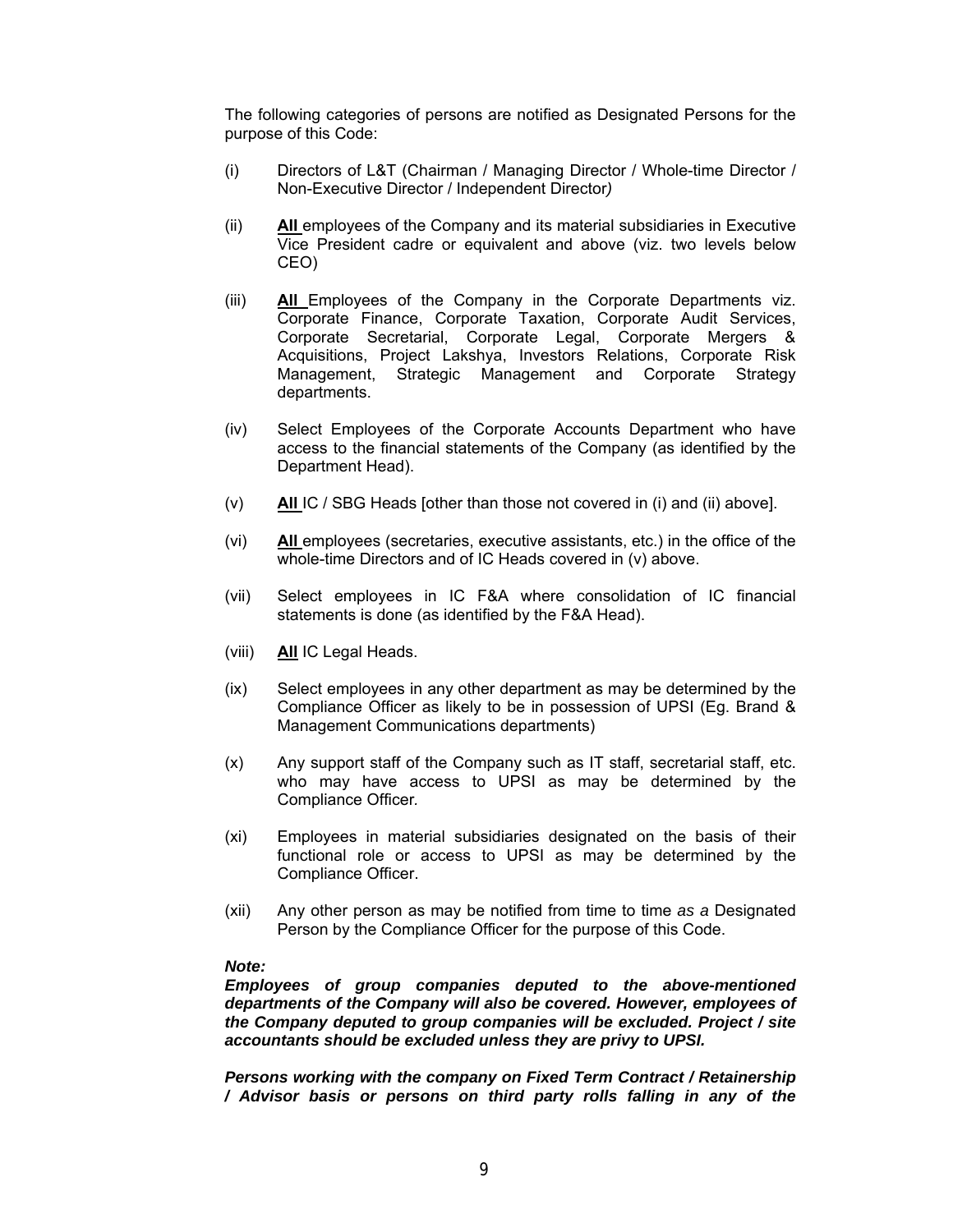*categories mentioned in Clause 7(ii) to 7(xi) above will also be covered under Designated Persons.* 

#### **8. SPECIAL RESPONSIBILITIES AND RESTRICTIONS ON DESIGNATED PERSONS**

A Designated Person is:

- (i) Required to submit an undertaking to comply with the Code in the form provided in **Annexure I**.
- (ii) Required to preserve UPSI.
- (iii) Required to maintain strict confidentiality of all UPSI.
- (iv) Prohibited from passing on UPSI to any person directly or indirectly.
- (v) Required to keep all records (physical as well as computer) secured and handle all information within the organization on a "**need-to-know**" basis.
- (vi) Maintain a digital database as required under Clause 15 of the Code.
- (vii) Required to furnish certain one-time information relating to self and immediate relatives and holdings and transactions in L&T securities by self and immediate relatives and such other details as are prescribed {See Clause 9}
- (viii) Required to furnish event-based information with respect to transactions in the securities of the Company {See Clause 10}.
- (ix) Required to obtain prior clearance of the Compliance Officer before dealing in L&T securities exceeding such threshold limit as may be notified from time to time {See Clause 11}
- (x) Not supposed to apply for pre-clearance and not trade when in possession of UPSI even though the closed period is not notified till such time the UPSI becomes generally available.
- (xi) Required to submit to the Company through the SDC portal details of transactions done within **2 trading days** of effecting the transaction.
- (xii) Not deal in the derivatives of the Company.
- (xiii) Not supposed to deal in L&T securities during certain Closed Periods as may be notified generally or from time to time {See Clause 12}
- (xiv) Not execute a contra trade within a period of **6 months** from the date of last transaction either by self or his immediate relatives.

Thus:

 $\triangleright$  While purchasing L&T securities in the market, there should not have been any **market** sales in the last 6 months and no L&T securities can be sold for a further period of 6 months from the date of last purchase.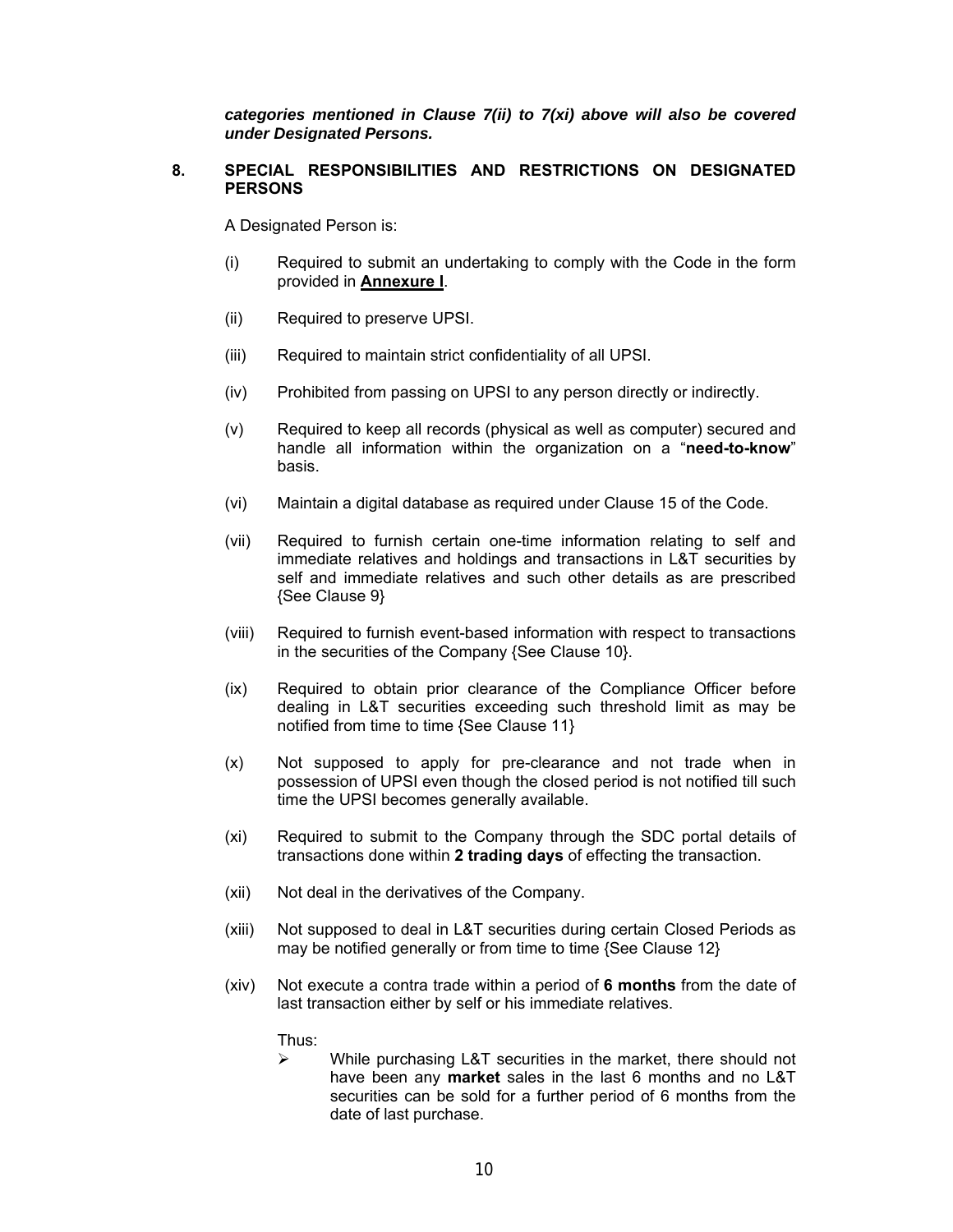$\triangleright$  While selling L&T securities in the market, there should not have been any **market** purchases in the last 6 months and no purchases can be made for a further period of 6 months after the date of last sale.

#### **It is hereby clarified that the six-month period commences from the date of the last transaction date.**

Such persons may however apply to the Compliance Officer in **Form 5** for waiver of the restriction on contra trade, if there is a need to sell the said securities due to personal emergency.

If the opposite transactions are executed in violation of this provision, the profits from such trade, even if it is inadvertent, shall be liable to be disgorged for remittance to SEBI for credit to the Investor Protection and Education Fund administered by SEBI.

*Note: Exercise of Employee Stock Options (ESOPs) will not be construed as a Trade for the purpose of this clause.*

(xv) **Ensure that your portfolio manager / broker, if any, complies with the above requirements while dealing in Company securities on your behalf.** *Please note that the employee will be held liable for any noncompliance by the portfolio manager / broker.*

*The Compliance Officer may, from time to time, also specify a list of securities of the Company and all the securities of subsidiary companies in which trading is prohibited by Designated Persons, employees of the Company or connected persons.*

#### **9. FURNISHING ONE-TIME INFORMATION**

- (i) Every person, who becomes a Designated Person, is required to furnish the below details in **Part A** of **Form 1** within **7 (seven) days** of his becoming a Designated Person:
	- (a) Immediate Relatives
	- (b) Persons with whom the Designated Person has entered into a material financial relationship {See Clause 4(ix)}
	- (c) Phone and cell numbers used by the persons referred to in (a) and (b) above.

This information is to be submitted as of the date of becoming a Designated Person.

- (ii) Every Designated Person, on being designated as such, has to furnish on a one-time basis the name of the educational institutions from which he / she has graduated and names of all past employers in **Part B** of **Form 1**
- (iii) Every promoter, KMP and Director of the Company shall disclose to the Company the number of L&T Securities held by self and his immediate relatives in **Form B within 7 (Seven) days** of such appointment.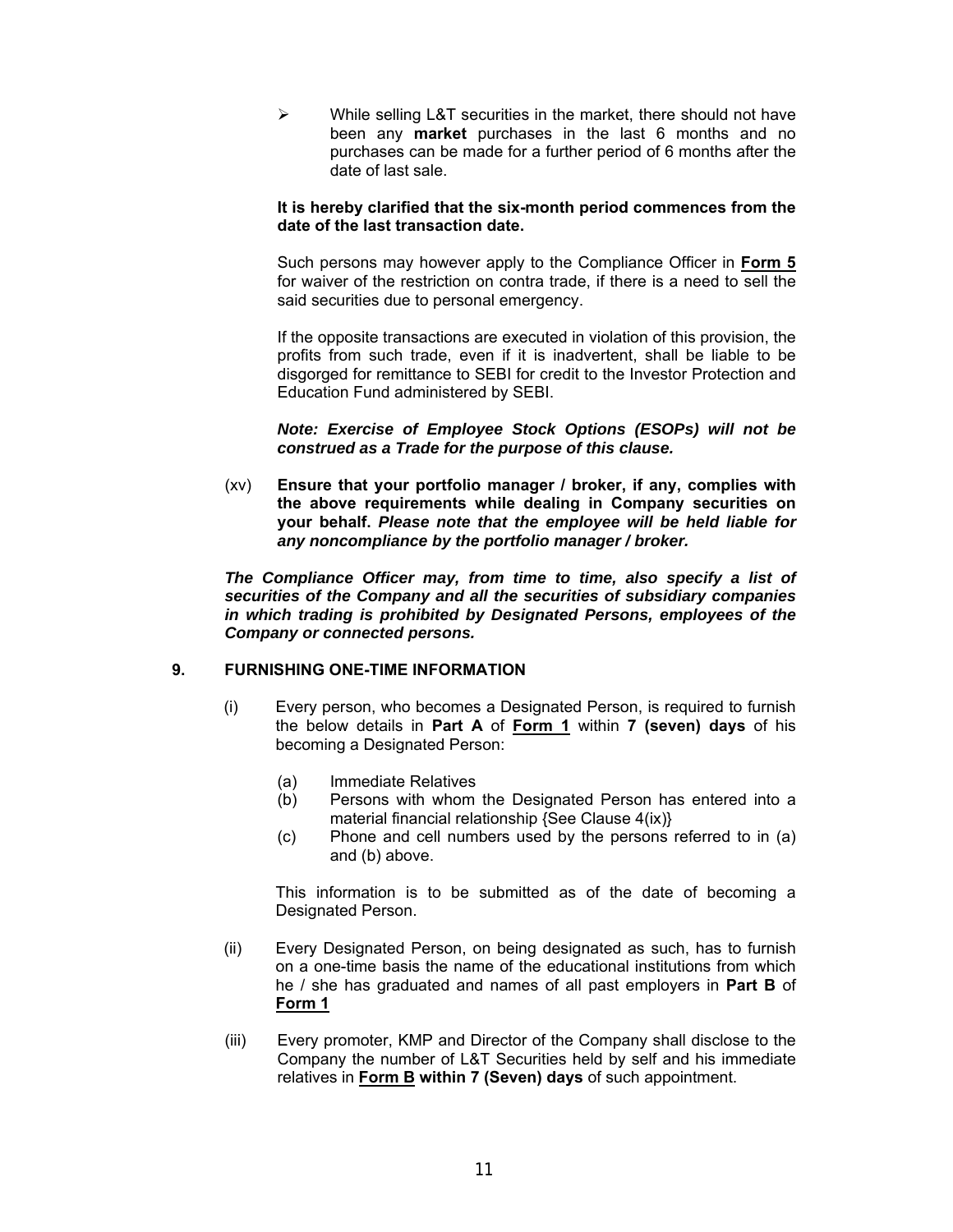(iv) Every other Designated Person is required to furnish details of L&T Securities held by him and his immediate relatives in **Form 2 within 7 (Seven) days** of becoming a Designated Person.

*Designated Persons cannot enter into any derivative transactions in L&T securities post the implementation of this Code.*

#### **10. FURNISHING EVENT BASED / PERIODIC INFORMATION BY PROMOTER, DIRECTOR AND DESIGNATED PERSONS (CONTINUAL DISCLOSURES)**

(i) Every promoter, Director and Designated Person of the Company shall disclose in **Form C** to the Company, the number of securities acquired or disposed of within **2 trading days** of such transaction, if the aggregate value of securities traded, whether in one transaction or a series of transactions over any **calendar quarter**, exceeds **Rs. 10 Lakhs**.

#### *It is hereby clarified that the value of securities traded will include the aggregate of purchases as well as sale of L&T Securities (including exercise of ESOPs).*

The Company shall notify the particulars of such trading to the Stock Exchanges on which the securities are listed within **2 trading days** of receipt of the disclosure or from becoming aware of such information.

*Note: Any incremental disclosures made after the disclosure made in Clause 10(i) above shall be made when the transactions effected after the prior disclosure cross the threshold limit of Rs. 10 lakhs.* 

*Non-compliance of this Clause will be reported to the Stock Exchanges1 .* 

SEBI, vide its circular dated 9<sup>th</sup> September 2020, has also mandated *Stock Exchanges to independently monitor the trades of Designated Employees and publish the continual disclosures on its website as and when they are triggered.* 

*Hence it is all the more important that the provisions of this clause are strictly complied with. This can be effectively ensured if the employee adheres to Clause 8(xi) of the Code.* 

- (iii) If so demanded by the Compliance Officer, Designated Persons are required to furnish copies of account statements of L&T securities, or such other documents as may reasonably be required by the Compliance Officer, in order to enable him to verify the accuracy of the information furnished, and monitor adherence with this Code, by Designated Persons. Such statement or other document is required to be submitted within **7 calendar days** of demand or within such extended period as may be allowed by the Compliance Officer.
- (iv) The Compliance Officer shall report to the Chairman of the Audit Committee or Chairman of the Board of Directors on a quarterly basis

<sup>&</sup>lt;sup>1</sup> Amended pursuant to SEBI amendment circular dated 17<sup>th</sup> July 2020. Earlier the reporting was required to be done to SEBI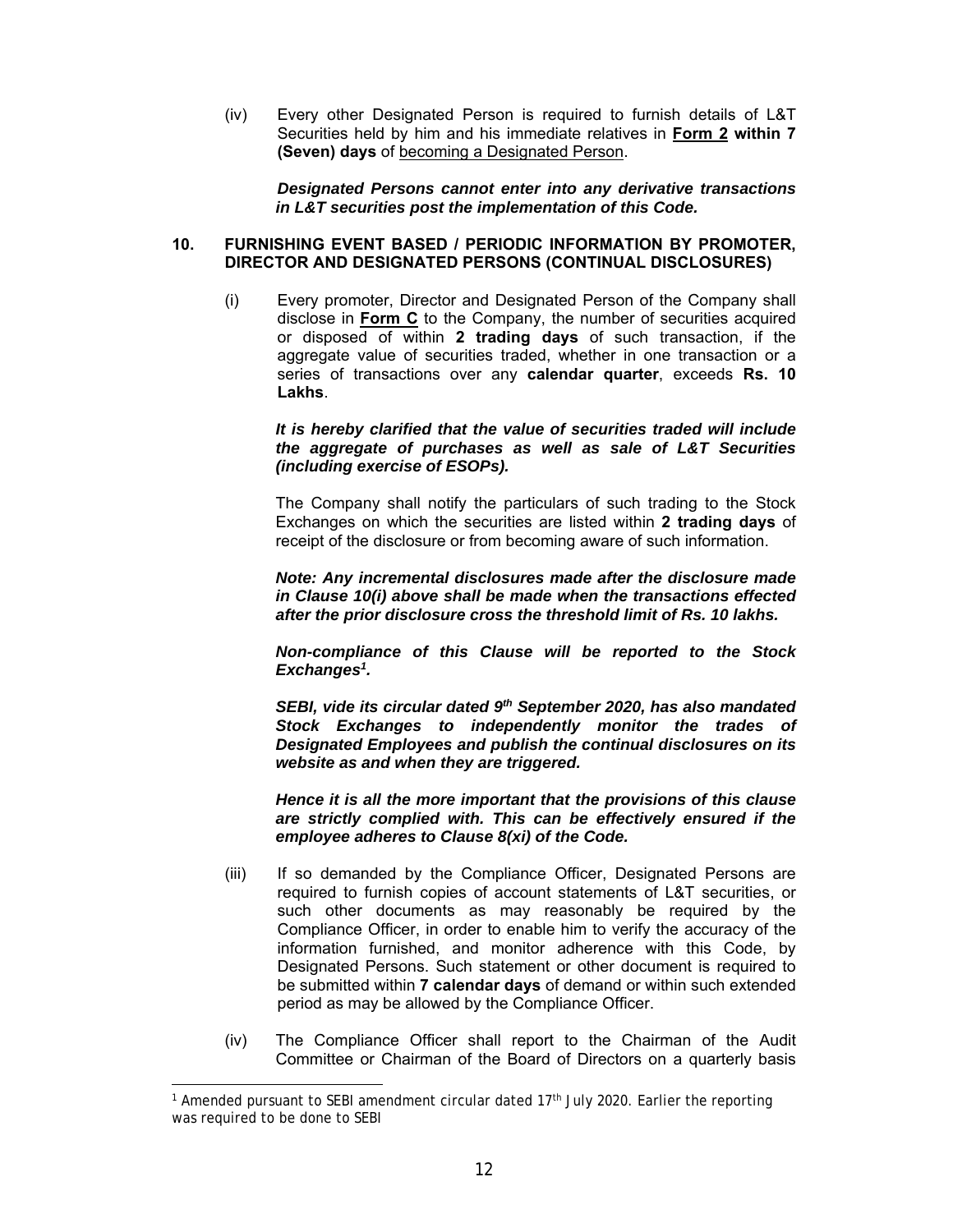the details of all trading in L&T securities by Promoter, Director and KMP and disclosures received under Clause 10(i) above.

**(v) Every Designated Person has to furnish details as required under Clause 9(i) in Part A of Form 1 as and when there is a change in the information since last submission. In case there are no changes during the year, the said details should be furnished as of 1st April every year.** 

The formats for submission of information / application by each Designated Person in order to comply with the requirements of the SEBI PIT Regulations / this Code are generated on the SDC Portal once the data is submitted by the Designated Person.

#### **11. PRE-CLEARANCE OF DEALINGS**

(i) Every Designated person is required to obtain pre-clearance from the Compliance Officer before dealing in L&T securities (either buy / acquire or sell / dispose) by self and / or immediate relatives, if the number of securities involved in the deal, in the aggregate, exceeds **500 (Five Hundred)** shares in a span of **7 calendar days**.

**Pre-clearance will not be required for trades executed in accordance with a duly approved trading plan.** 

- (ii) **Pledging / Releasing / Invocation of pledge is permitted during closed period subject to obtaining pre-clearance irrespective of the number of shares involved.**
- (iii) If the aggregate of dealings in L&T securities made within any **7 calendar days** by the Designated Person and / or any of his immediate relatives exceeds the threshold limit specified in (i) above, the second & subsequent deals, if any, within the same period, will require preclearance, although each such deal may individually pertain to less than the threshold limit. Pre-clearance of trade shall not be required in case the designated employee has already filed "trading plan" and the same is approved by the Compliance Officer.
- (iv) The application for pre-clearance is required to be made to the Compliance Officer in **Form 3** and the pre-clearance, if granted, shall be valid for 7 (seven) days starting from the date of pre-clearance. In other words, the pre-cleared transaction is required to be executed within **7 (seven) calendar days** starting from the date of pre-clearance, failing which pre-clearance would be required to be sought afresh. A unique pre-clearance number ("PC No.") will be aIIotted by the Compliance Officer to each approved request for pre-clearance, for administrative purposes. The pre-clearance granted would however become void with immediate prospective effect if a Closed Period / Special Closed Period is announced during the validity of the pre-clearance {See Clause 12}.
- (v) The attention of Designated Persons is specifically drawn to the declaration and undertaking which forms an important and integral part of the application for pre-clearance. The declaration and undertaking *inter alia* states that the Designated Person is not in possession of UPSI relating to L&T securities at the time of signing of the declaration and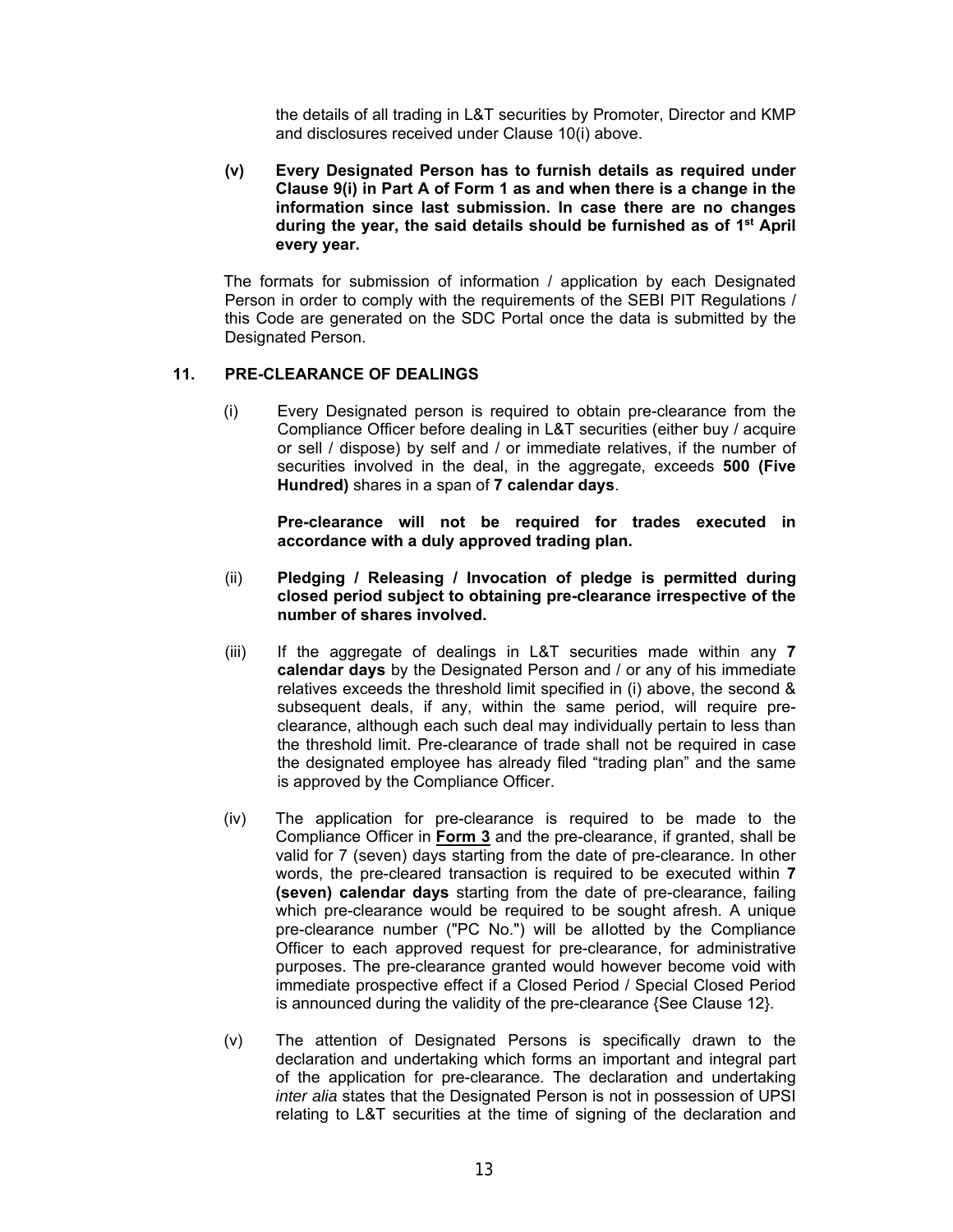undertaking and that should he receive any such UPSI after signing but before execution of the transaction applied for, he will refrain from executing the transaction.

**It is important to note that any violation of this declaration and undertaking is liable to attract the serious consequences of default specified in Clause 18 of this Code both from SEBI as well as the Company.**

(vi) The Designated Person is required to confirm to the Compliance Officer, in **Form 4**, within **2 (two) days** of the transaction or within **2 (two) days** of the expiry of the validity of the pre-clearance, **whichever is earlier**, that the pre-cleared transaction has been executed or has not been executed *(Note : Reason has to be provided in case of non-execution)*, as the case may be. The PC Number is required to be quoted in this confirmation. The Designated Person should also ensure that requirement under Clause 10(i) is complied with.

#### **12. PROHIBITION ON DEALING DURING CLOSED PERIODS**

(i) A "**Closed Period**" is such period as may be notified by *the* Compliance Officer, either generally ('Fixed Closed Period") or from time to time ("Event-based Closed Period"), during which Designated Persons and immediate relatives are prohibited from dealing in L&T securities. **This will also be applicable to any person having contractual or fiduciary relation with the Company such as Auditors, accountancy firms, law firms, analysts, consultants etc. assisting or advising the Company.**

A "**Special Closed Period**" may also be notified by the Compliance Officer from time to time, which would apply only to specified employees who would be individually notified. During such Special Closed Periods, only the individually specified employees who have been notified and their immediate relatives are prohibited from dealing in L&T securities.

(ii) The Fixed Closed Period will commence on the first day after the end of the quarter and will remain in force till the end of **2 (two) days** after the Board meeting for adoption of quarterly / annual financial statements.

The dates of the respective Board Meetings for the above purposes will be notified by the Compliance Officer.

(iii) Special Closed Periods will be notified by the Compliance Officer from time to time as per requirement. Typically, events which may necessitate notification of Closed Periods will include intended declaration of interim dividend, proposal for issue of bonus shares, proposal for buy-back of shares / issue of shares on rights basis, proposal for merger, etc. and including period of preparation and pre-work, in which certain Designated Persons are involved. This necessitates notification of Special Closed Periods applicable only to such specified Designated Persons.

**The specified Designated Persons, to whom such a special Closed Period may be notified, are also prohibited from communicating the**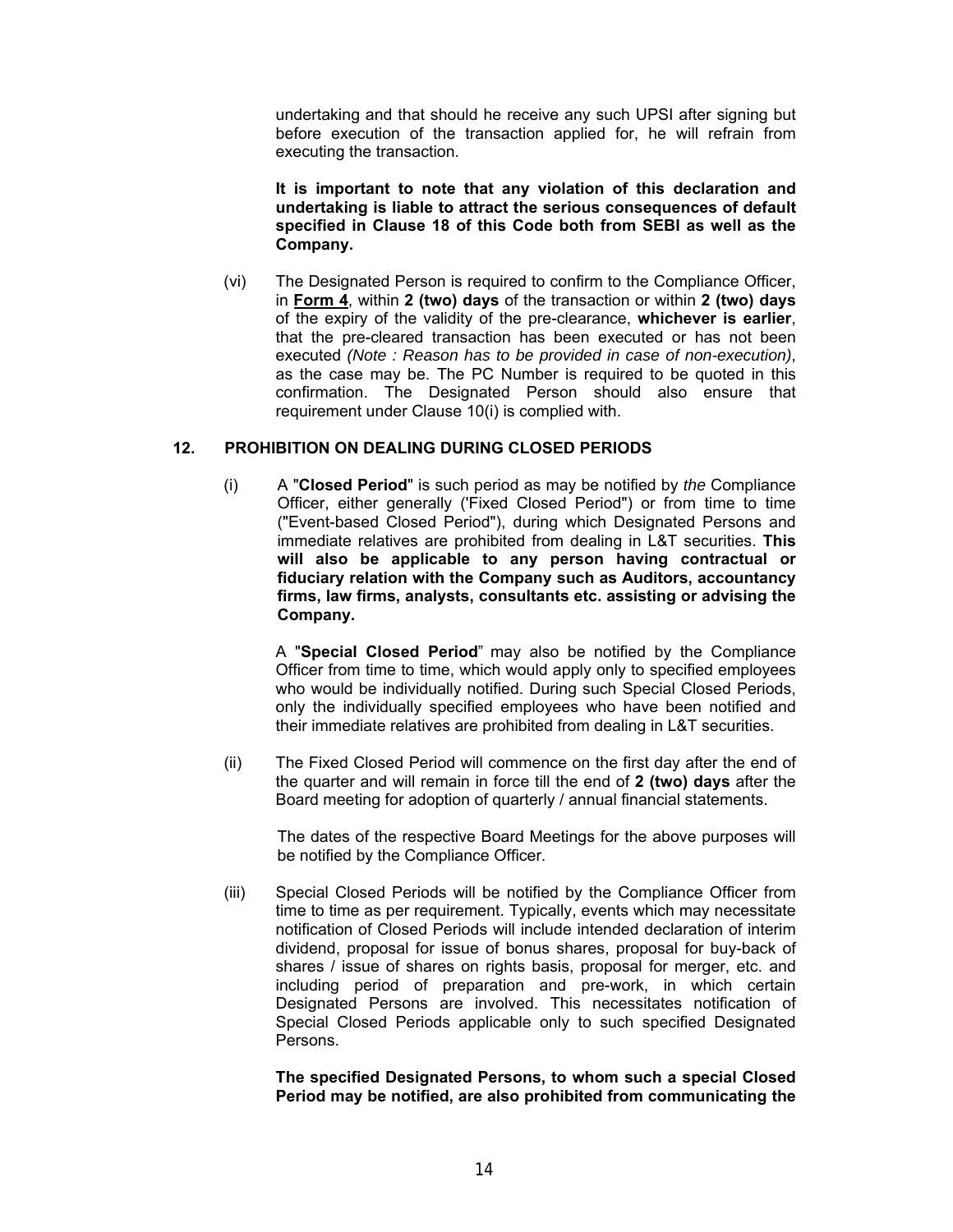#### **notification of such Special Closed Period to any other person, except for legitimate purposes.**

- (iv) It is clarified that during Closed Periods / Special Closed Periods, all dealings in L&T securities are prohibited, whether the same are within, or in excess of, the threshold limit notified under Clause 11(i) of this Code, i.e. whether requiring pre-clearance or not. Applications for preclearance will not be entertained during Closed Periods / Special Closed Periods and Designated Persons would need to apply afresh after the expiry of the Closed Period / Special Closed Period, if they intend to enter into the applied-for transaction.
- (v) If a Closed Period / Special Closed Period is announced after the grant of pre-clearance but during the validity period of such pre-clearance {see Clause 11(iii)}, the pre-clearance shall immediately become void prospectively. Transactions already entered into prior to the announcement of the Closed Period / Special Closed Period, will however not be considered to be in violation of this Code**.**
- (vi) **Exercise of ESOPs is permitted during the Closed Period.**
- (vii) **Participation in Offer for Sale (OFS) of the Company / exercise or renunciation of rights entitlement by a Designated Employee will be permitted during the Closed Period if such OFS / rights entitlement issues are in compliance with the applicable SEBI Regulations.2**

#### **13. SPECIAL OBLIGATIONS ON PERSONS OTHER THAN DESIGNATED PERSONS**

- (i) Fiduciaries such as the R&T Agent, Auditors, law firms, consultants, analysts and bankers, etc. who are in possession of UPSI are required to comply with their entity's Internal Code of Conduct with respect to Insider Trading.
- (ii) If so demanded by the Compliance Officer, the persons mentioned in (i) above are required to furnish copies of account statements of L&T securities or such other documents as may reasonably be required by the Compliance Officer, in order to enable him to verify the accuracy of the information furnished, and monitor adherence with this Code, by Designated Persons. Such statement or other document is required to be submitted within **7 calendar days** of demand or within such extended period as may be allowed by the Compliance Officer.

## **14. CODE OF FAIR DISCLOURE AND CONDUCT**

L&T has formulated Code of Practices and Procedures for Fair Disclosure of UPSI that it would follow in order to adhere to each of the principles. The Code and any amendment thereof shall be published on the Company's website. The Company has in place procedures for inquiry in case of leak / suspected leak of UPSI (as part of the Whistle-blower Policy) and also would promptly intimate the same to the Stock Exchanges.

<sup>&</sup>lt;sup>2</sup> Inserted pursuant to SEBI amendment circular dated 23rd July 2020.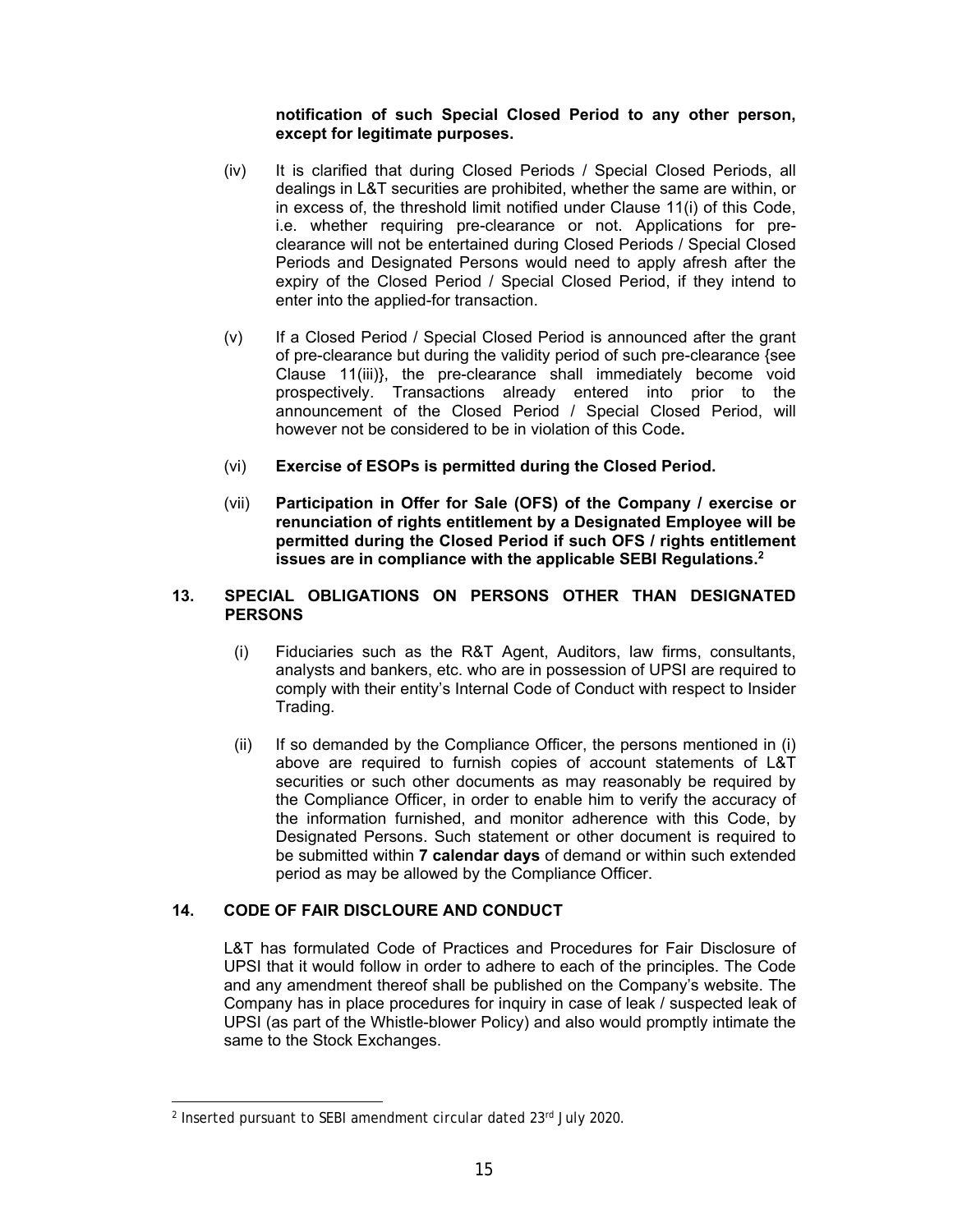#### **15. MAINTENANCE OF DIGITAL DATABASE**

The Company will internally<sup>3</sup> maintain an electronic record containing the name, PAN / any other identifier authorized by law (in case PAN is not available) and such other details of persons with whom UPSI is shared under the provisions of Clause 4(viii) of this Code and the nature of UPSI. Such database shall be maintained with adequate internal controls and checks such as time stamping and audit trails to ensure non-tampering of database. Such database shall be preserved for a period of not less than eight years after completion of the relevant transactions and in the event of any investigation by SEBI, it will be preserved till the completion of such proceedings4.

The Designated Persons who share UPSI for legitimate purposes will be responsible for reporting the following details in the Digital Database through the SDC Portal to the Compliance Officer:

- Name of the recipient of UPSI
- Name of the organization / entity whom the recipient represents
- Role of the recipient
- PAN, Postal Address and E-mail address of the recipient
- Authorization provided by the organization / entity whom the recipient represents
- Undertaking from the recipient to share similar information of every person with whom such UPSI is further shared.
- Consent from the Company in case service to be provided by recipient is to be outsourced before sharing such UPSI

It should be ensured that in addition to obtaining the above details, confidentiality agreements are entered into with or notice is served on such persons with whom UPSI is shared for legitimate purposes before sharing such information. The list of such persons should be reviewed periodically.

The Audit Committee shall review on an annual basis the compliance with the provisions of the SEBI PIT Regulations and verify that the systems for internal control are adequate and operating effectively.

#### **16. EFFECTIVENESS OF SYSTEMS FOR PREVENTION OF INSIDER TRADING**

The Corporate Secretarial department / Corporate Audit Services is responsible to periodically review and verify the effectiveness of internal controls and processes in respect of the following areas:

- (i) Employees having access to UPSI being identified as 'Designated Persons'.
- (ii) Identification of UPSI and maintaining confidentiality.
- (iii) Adequacy of restrictions on communication or procurement of UPSI
- (iv) Maintenance of list of employees and persons with whom UPSI is shared and execution of confidentiality agreements / serving of notice in this regard.

<sup>&</sup>lt;sup>3</sup> Inserted pursuant to SEBI Amendment Circular dated 17<sup>th</sup> July 2020.

<sup>&</sup>lt;sup>4</sup> Inserted pursuant to SEBI Amendment Circular dated 17<sup>th</sup> July 2020.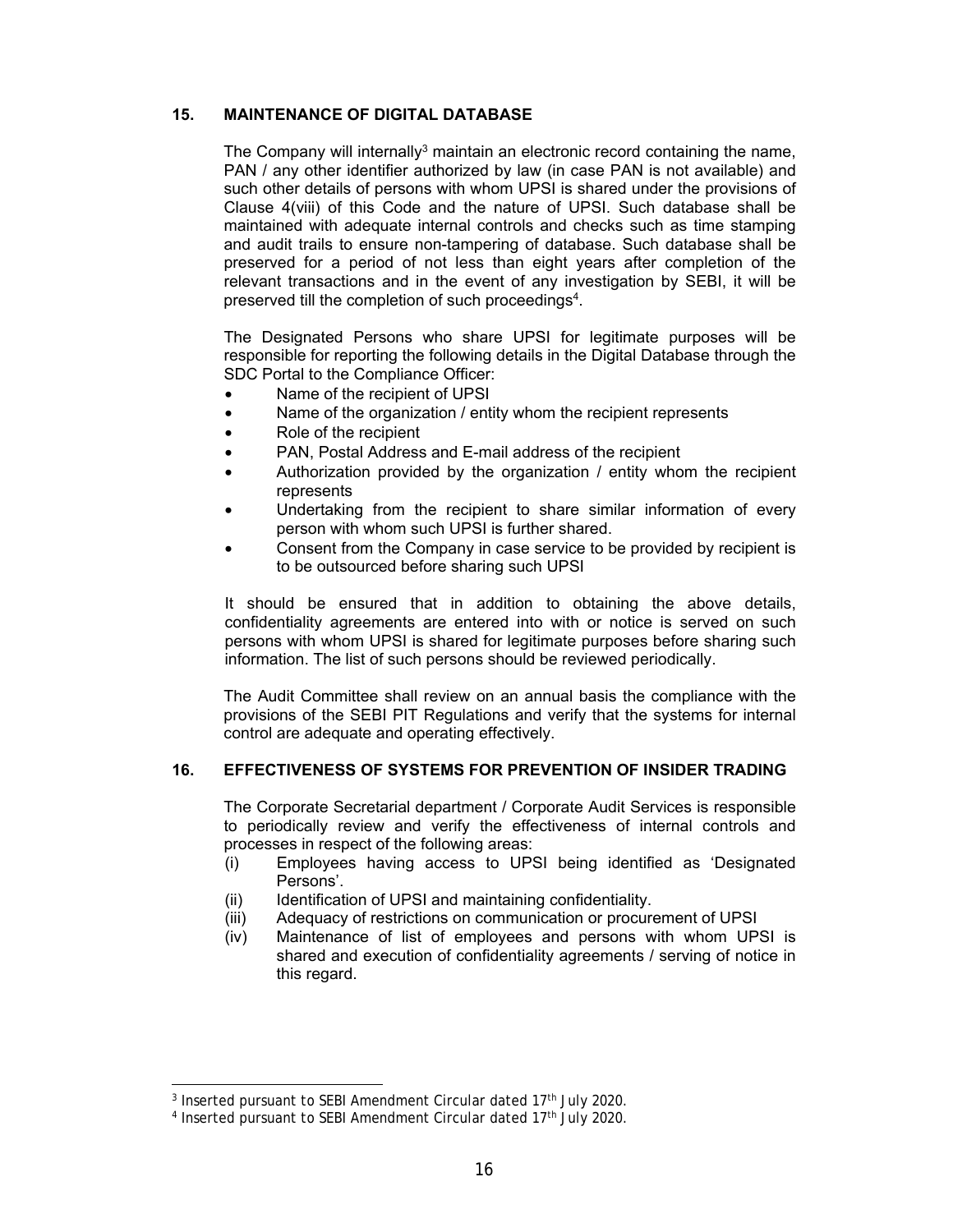#### **17. COMPLIANCE OFFICER AND CHIEF INVESTOR RELATION OFFICER**

The Company Secretary will act as the Compliance Officer for the purposes of the SEBI PIT Regulations and this Code and will be appointed by the Board of Directors.

The Head of Investor Relations will act as the Chief Investor Relation Officer and shall be responsible to make UPSI generally available.

#### **18. WHAT ARE THE CONSEQUENCES OF DEFAULT?**

The consequences of default shall include the following*:* 

- (i) Insiders who violate the SEBI PIT Regulations, are liable to a penalty that may be imposed by SEBI of Rs. 25 crores or 3 times the amount of profits made out of insider trading, whichever is higher and shall also be punishable with imprisonment for a term extending to 10 years or both. (Pl. refer to Sec. 15G and 24 of SEBI Act)
- (ii) SEBI is also empowered to pass directions to such Insider not to deal in the concerned securities in any particular manner and / or prohibit him from disposing of the concerned securities and / or declaring the concerned transaction(s) of securities as null and void, restraining the Insider from communicating or counseling any person to deal in securities, etc. (Pl. refer to Sec. 11(4)(b) of SEBI Act)
- (iii) Additionally, if any person without justifiable reason refuses to cooperate in any investigation by SEBI with respect to Insider Trading, he shall be punishable with imprisonment for a term extending upto one year, or with fine upto Rs. One crore, or with both, and also with a further fine upto Rs. Five lakh for every day of such non co-operation. (Pl. refer Sec. 11C (6) of SEBI Act.)
- (iv) Any violation of the SEBI PIT Regulations will be reported by the Compliance Officer to the Stock Exchanges.
- (v) L&T is also empowered to take appropriate action against any employee / officer / director who violates this Code. Such action may include penalties, wage freeze, suspension, ineligibility for future participation in employee stock option plans (wherever applicable), etc.
- (vi) **Depending on the nature of contravention of the provisions of this Code by a Designated Person, the Company would levy a penalty as per Annexure A.**
- (vii) **A three-member senior level Committee of the Company formed for the purposes of this Code would examine the nature of the violations and determine the action to be taken for the violation.**
- (viii) **All penalties levied by the Company will be deposited in the SEBI Investor Protection & Education Fund5 .**

<sup>&</sup>lt;sup>5</sup> Inserted pursuant to SEBI Amendment circular dated 17<sup>th</sup> July 2020. Earlier, only profits from contra-trade were remitted to SEBI IPEF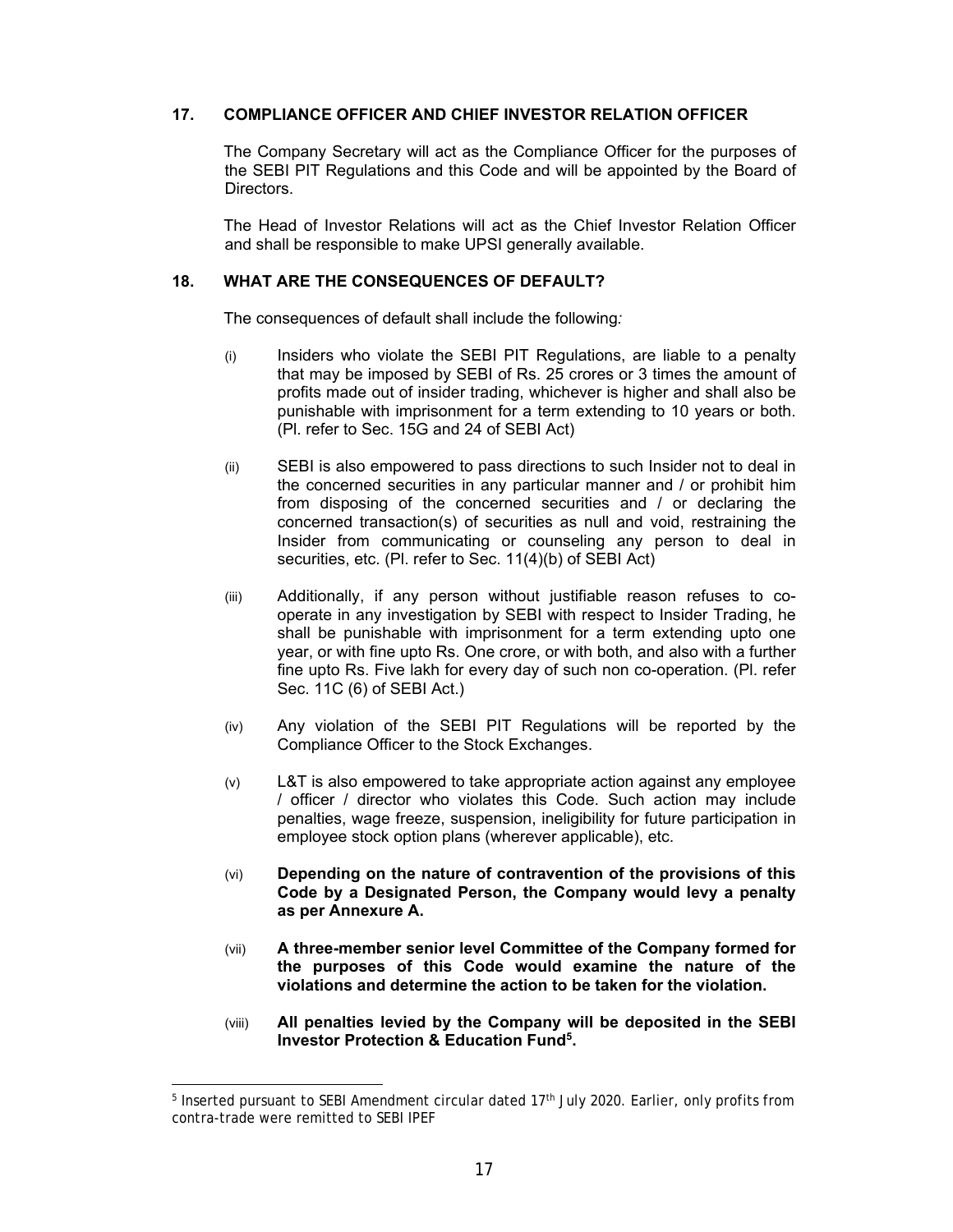#### **19. ONLINE WEB PORTAL FOR FACILITATING COMPLIANCE**

In order to facilitate the compliance of and reporting under the SEBI PIT Regulations and this Code by the Designated Persons under Clauses 8 to 11 and persons responsible for providing details under Clause 15, the Company has made available an employee self-service web-based module. This can be accessed through *Google Chrome web-browser* on the link **https://sdc.larsentoubro.com/.** 

#### **19A. PROTECTION TO EMPLOYEE FOR ACT OF WHISTLEBLOWING**

SEBI has implemented a mechanism wherein an individual (including an employee) can inform SEBI about alleged violation of Insider Trading laws which have occurred / is occurring / is about to occur by filing a Voluntary Information Disclosure Form.

The Company will provide suitable protection to an employee who uses this mechanism from any discharge, termination, demotion, suspension, threats, harassment, directly or indirectly or discrimination, irrespective of whether the information is considered or rejected by SEBI.

#### **20. CONCLUSION**

 Every Designated Person is required to familiarize himself with the SEBI PIT Regulations, which are attached. Designated Persons are also required to ensure that their relatives (and in particular their immediate relatives and any other person for whom the Designated Person takes trading decisions) and persons connected with them, do not violate the SEBI PIT Regulations / Code in letter and in spirit.

**While a person may cease to be a Designated Person on retirement, resignation, etc. (and consequently would cease to be subject to this Code), he would continue to be a connected person for the purpose of the SEBI PIT Regulations for a period of 6 months from separation and is therefore required to abide with the SEBI PIT Regulations / Code.** 

 If there are any queries or difficulties relating to the Regulations or this Code, please approach the Compliance Officer for assistance. Alternatively, you may also send an e-mail to *SDC@Larsentoubro.com***.** 

#### **21. REVIEW OF THE CODE**

.

The Board has authorized the Executive Committee (ECOM) of the Company to make amendments to the Code as may be necessary including to meet any compliance requirements and the same shall be intimated to the Audit Committee.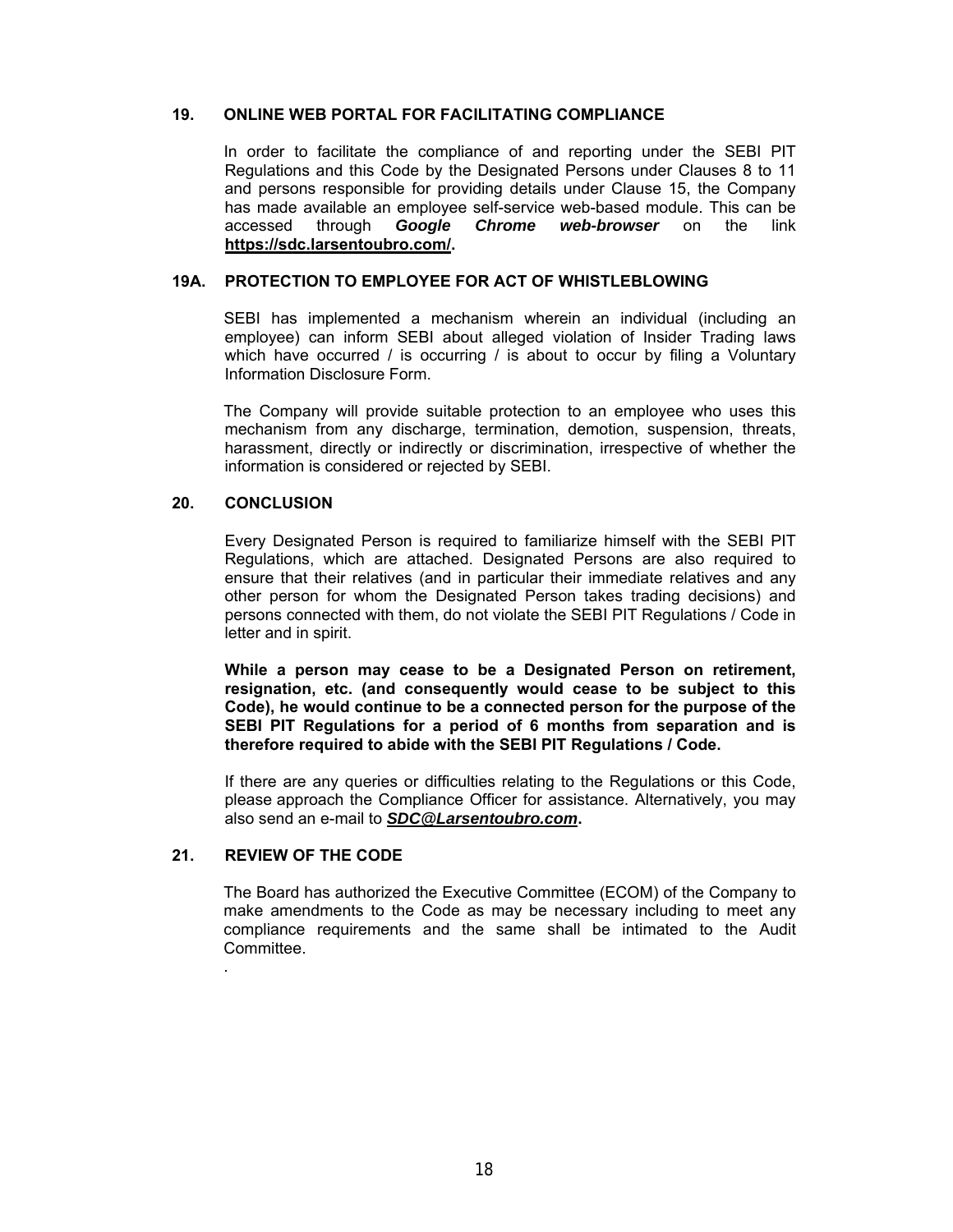| S. No        |                                                                                                        | <b>Particulars</b>                                                                                                                                                                                 |
|--------------|--------------------------------------------------------------------------------------------------------|----------------------------------------------------------------------------------------------------------------------------------------------------------------------------------------------------|
| 1            | A Committee comprising of Compliance Officer and 2 senior<br>employees has been formed by the Company. |                                                                                                                                                                                                    |
|              |                                                                                                        |                                                                                                                                                                                                    |
|              |                                                                                                        |                                                                                                                                                                                                    |
| $\mathbf{2}$ | <b>Penalty Chart</b>                                                                                   |                                                                                                                                                                                                    |
| (A)          | <b>Substantive Violations:</b>                                                                         |                                                                                                                                                                                                    |
| (i)          | <b>First Time Violation</b>                                                                            | Warning letter will<br>be sent to<br>employee<br>by<br>the Compliance<br>Officer. In addition, the following<br>penalty will be levied:                                                            |
|              |                                                                                                        | for Closed Period Trade<br>i.<br>(Clause 12) – Penalty of Rs.<br>5,000                                                                                                                             |
|              |                                                                                                        | ii.<br>for Contra-Trade (Clause 8<br>$(xiv)$ – Penalty of Rs. 5,000<br>plus Profit from contra-trade                                                                                               |
|              |                                                                                                        | For trade<br>without<br>iii.<br>pre-<br>clearance (Clause<br>$12) -$<br>Penalty of Rs. 5,000                                                                                                       |
|              |                                                                                                        | For delay in reporting<br>iv.<br><b>Disclosure</b><br>Continual<br>(Clause 10(i))-<br>Rs. 500 per day of delay<br>subject to a maximum of Rs.<br>25,000.                                           |
| (ii)         | <b>Second Time Violation</b>                                                                           | Show-cause notice will be issued<br>employee<br>the<br>the<br>to<br>by<br>Compliance Officer and a time<br>period of one week will be given to<br>the<br>employee<br>for<br>giving<br>explanation. |
|              |                                                                                                        | The explanation received from<br>employee will be discussed by the<br>Committee and the penalty to be<br>levied will be decided based on the                                                       |

## **PENALTIES FOR VIOLATIONS OF THE CODE (Refer Clause 18)6**

 $\overline{\phantom{a}}$ 

<sup>6</sup> As approved by the ECOM and applicable for violations for transactions executed / reported after 1st November 2020